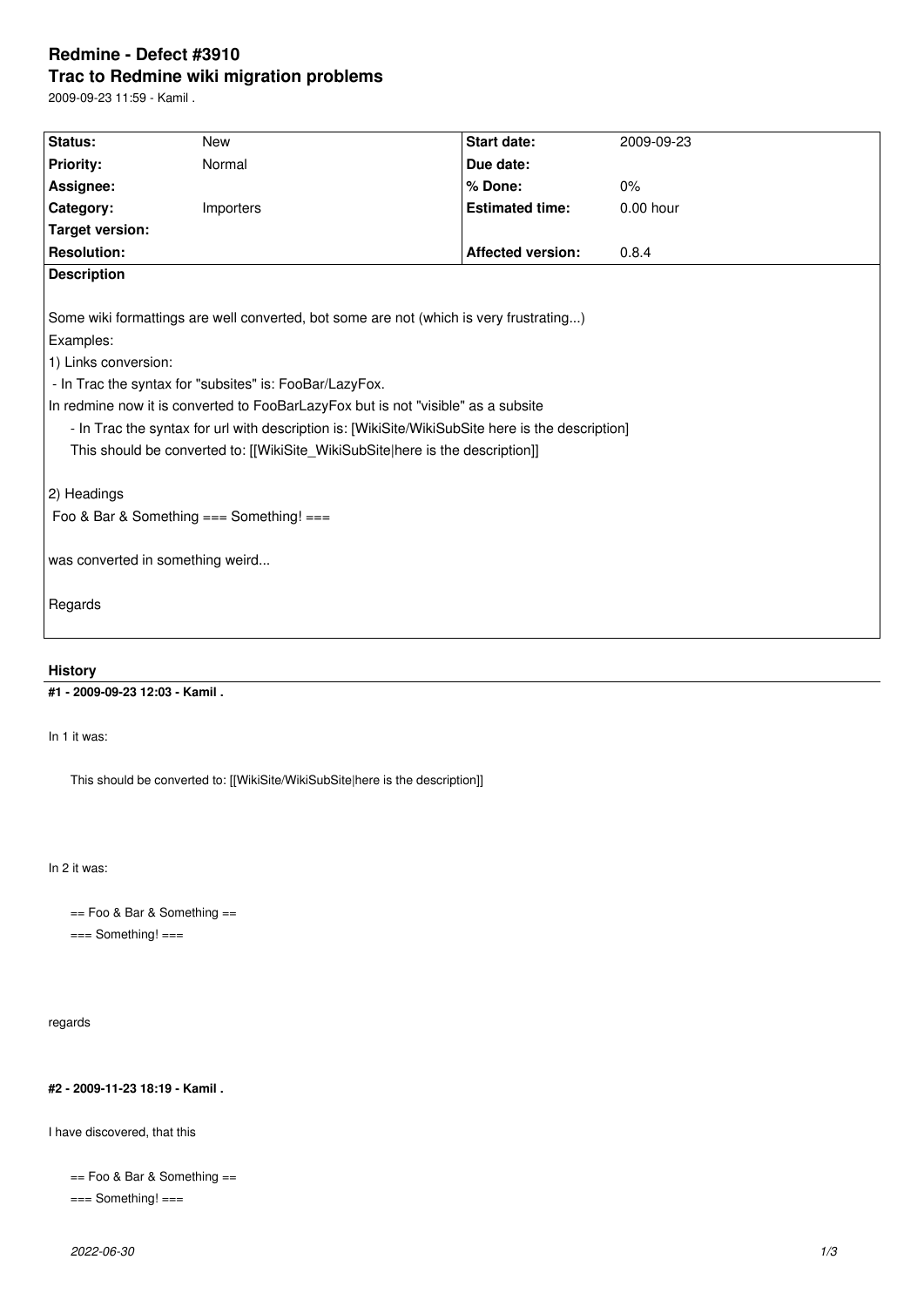without empty line between headers works fine with Trac, but is converted to

h2. Foo & Bar & Something == Something! ===

which is rendered in not proper way. I have also discovered that lack of empty line between

h2. Foo & Bar & Something Something

also results in wrong rendering

regards

### **#3 - 2010-02-19 17:07 - tdev .**

this problem is still present. I have fixed the code a bit to convert headers with whitespaces in front correctly:

open file lib/tasks/migrate\_from\_trac.rake

and replace

```
text = text.gsub(/^(\=+)\s(.+)\s(\=+)/) {|s| "\nh#{$1.length}. #{$2}\n"}
```
#### with

```
text = text.gsub(/(\=+)\s(.+)\s(\=+)/) {|s| "\nh#{$1.length}. #{$2}\n"}
```
#### **#4 - 2011-03-15 11:55 - Camille NERON**

Kamil . wrote:



to fix the issue wiki link, add this regex :